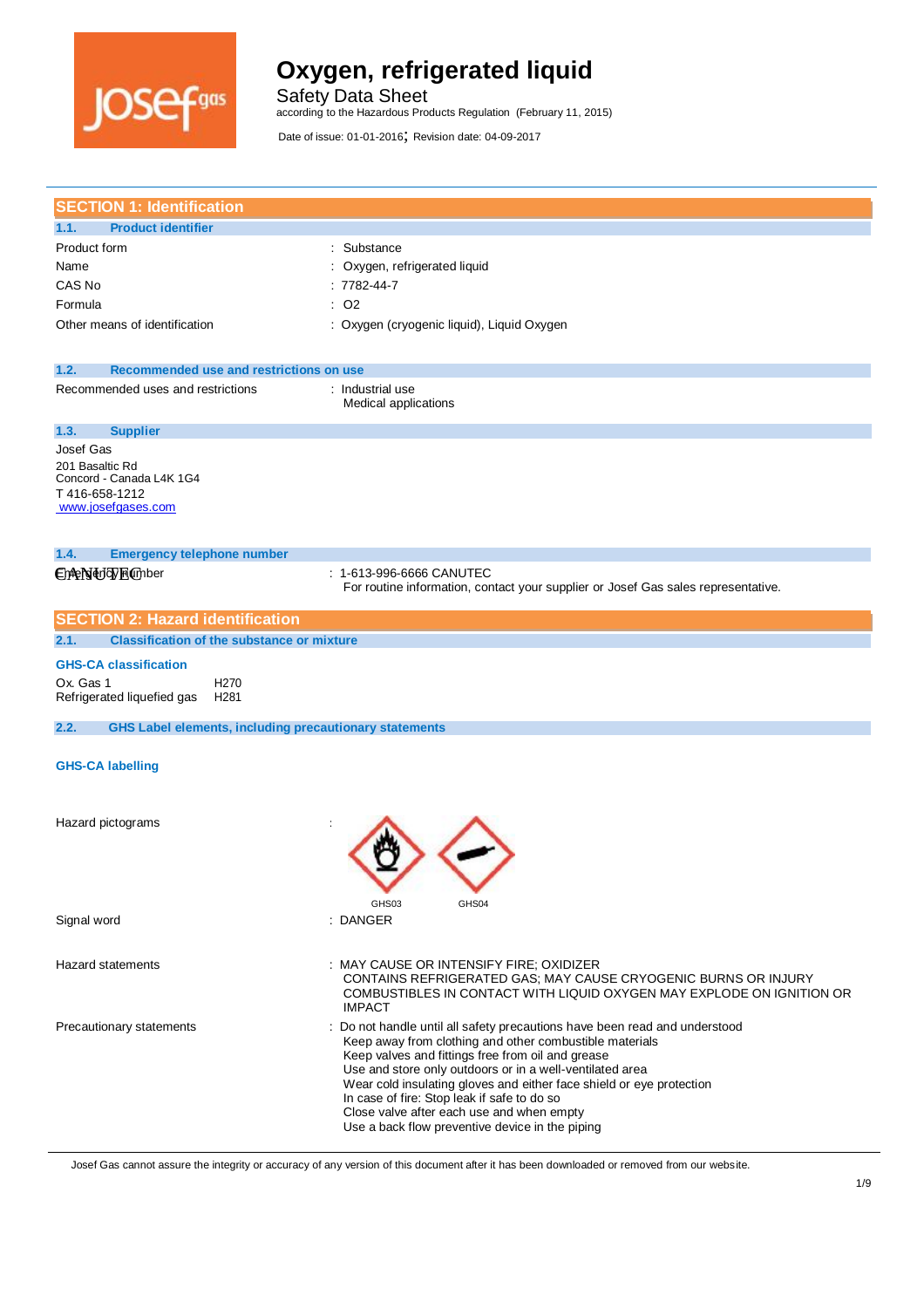

Safety Data Sheet according to the Hazardous Products Regulation (February 11, 2015)

Date of issue: 01-01-2016; Revision date: 04-09-2017

|                                                         |                      | Use only with equipment of compatible materials of construction and rated for cylinder pressure<br>Use only with equipment cleaned for oxygen service<br>Always keep container in upright position<br>DO NOT change or force fit connections<br>Read and follow the Safety Data Sheet (SDS) before use<br>Avoid spills. Do not walk on or roll equipment over spills                                                                                                                                                                                                                                                                                                                                                                          |
|---------------------------------------------------------|----------------------|-----------------------------------------------------------------------------------------------------------------------------------------------------------------------------------------------------------------------------------------------------------------------------------------------------------------------------------------------------------------------------------------------------------------------------------------------------------------------------------------------------------------------------------------------------------------------------------------------------------------------------------------------------------------------------------------------------------------------------------------------|
| 2.3.                                                    | <b>Other hazards</b> |                                                                                                                                                                                                                                                                                                                                                                                                                                                                                                                                                                                                                                                                                                                                               |
| Other hazards not contributing to the<br>classification |                      | Breathing 80 percent or more oxygen at atmospheric pressure for more than a few hours may<br>cause nasal stuffiness, cough, sore throat, chest pain, and breathing difficulty. Breathing<br>oxygen at higher pressure increases the likelihood of adverse effects within a shorter time<br>period. Breathing pure oxygen under pressure may cause lung damage and central nervous<br>system (CNS) effects, resulting in dizziness, poor coordination, tingling sensation, visual and<br>hearing disturbances, muscular twitching, unconsciousness, and convulsions. Breathing<br>oxygen under pressure may cause prolongation of adaptation to darkness and reduced<br>peripheral vision. Contact with liquid may cause cold burns/frostbite. |

#### **2.4. Unknown acute toxicity (GHS-CA)**

No data available

#### **SECTION 3: Composition/information on ingredients**

#### **3.1. Substances**

| <b>Name</b>                                       | CAS No.            | $%$ (Vol.) | Common Name (synonyms)                                        |
|---------------------------------------------------|--------------------|------------|---------------------------------------------------------------|
| Oxygen, refrigerated liquid<br>(Main constituent) | (CAS No) 7782-44-7 | 100        | Liquid oxygen / Oxygen (liquid) / Oxygen, refrigerated liquid |

### **3.2. Mixtures**

Not applicable

| <b>SECTION 4: First-aid measures</b>                                    |                                                                                                                                                                                                                                                                                                                                                                                                                                                                           |  |  |
|-------------------------------------------------------------------------|---------------------------------------------------------------------------------------------------------------------------------------------------------------------------------------------------------------------------------------------------------------------------------------------------------------------------------------------------------------------------------------------------------------------------------------------------------------------------|--|--|
| <b>Description of first aid measures</b><br>4.1.                        |                                                                                                                                                                                                                                                                                                                                                                                                                                                                           |  |  |
| First-aid measures after inhalation                                     | : Remove victim to uncontaminated area. Remove victim to uncontaminated area wearing self<br>contained breathing apparatus. Keep victim warm and rested. Call a doctor. Apply artificial<br>respiration if breathing stopped.                                                                                                                                                                                                                                             |  |  |
| First-aid measures after skin contact                                   | : The liquid may cause frostbite. For exposure to liquid, immediately warm frostbite area with<br>warm water not to exceed 105°F (41°C). Water temperature should be tolerable to normal<br>skin. Maintain skin warming for at least 15 minutes or until normal coloring and sensation have<br>returned to the affected area. In case of massive exposure, remove clothing while showering<br>with warm water. Seek medical evaluation and treatment as soon as possible. |  |  |
| First-aid measures after eye contact                                    | : Immediately flush eyes thoroughly with water for at least 15 minutes. Hold the eyelids open and<br>away from the eyeballs to ensure that all surfaces are flushed thoroughly. Contact an<br>ophthalmologist immediately. Get immediate medical attention.                                                                                                                                                                                                               |  |  |
| First-aid measures after ingestion                                      | : Ingestion is not considered a potential route of exposure.                                                                                                                                                                                                                                                                                                                                                                                                              |  |  |
| 4.2.<br>Most important symptoms and effects (acute and delayed)         |                                                                                                                                                                                                                                                                                                                                                                                                                                                                           |  |  |
| No additional information available                                     |                                                                                                                                                                                                                                                                                                                                                                                                                                                                           |  |  |
| 4.3.<br>Immediate medical attention and special treatment, if necessary |                                                                                                                                                                                                                                                                                                                                                                                                                                                                           |  |  |
| Other medical advice or treatment                                       | : None.                                                                                                                                                                                                                                                                                                                                                                                                                                                                   |  |  |

|             | <b>SECTION 5: Fire-fighting measures</b>            |                                                                                                                                                                         |
|-------------|-----------------------------------------------------|-------------------------------------------------------------------------------------------------------------------------------------------------------------------------|
| 5.1.        | Suitable extinguishing media                        |                                                                                                                                                                         |
|             | Suitable extinguishing media                        | : Vigorously accelerates combustion. Use media appropriate for surrounding fire. Water (e.g,<br>safety shower) is the preferred extinguishing media for clothing fires. |
| 5.2.        | Unsuitable extinguishing media                      |                                                                                                                                                                         |
|             | No additional information available                 |                                                                                                                                                                         |
| 5.3.        | Specific hazards arising from the hazardous product |                                                                                                                                                                         |
| Fire hazard |                                                     | : Oxidizing agent; vigorously accelerates combustion. Contact with flammable materials may<br>cause fire or explosion.                                                  |
| Reactivity  |                                                     | : No reactivity hazard other than the effects described in sub-sections below.                                                                                          |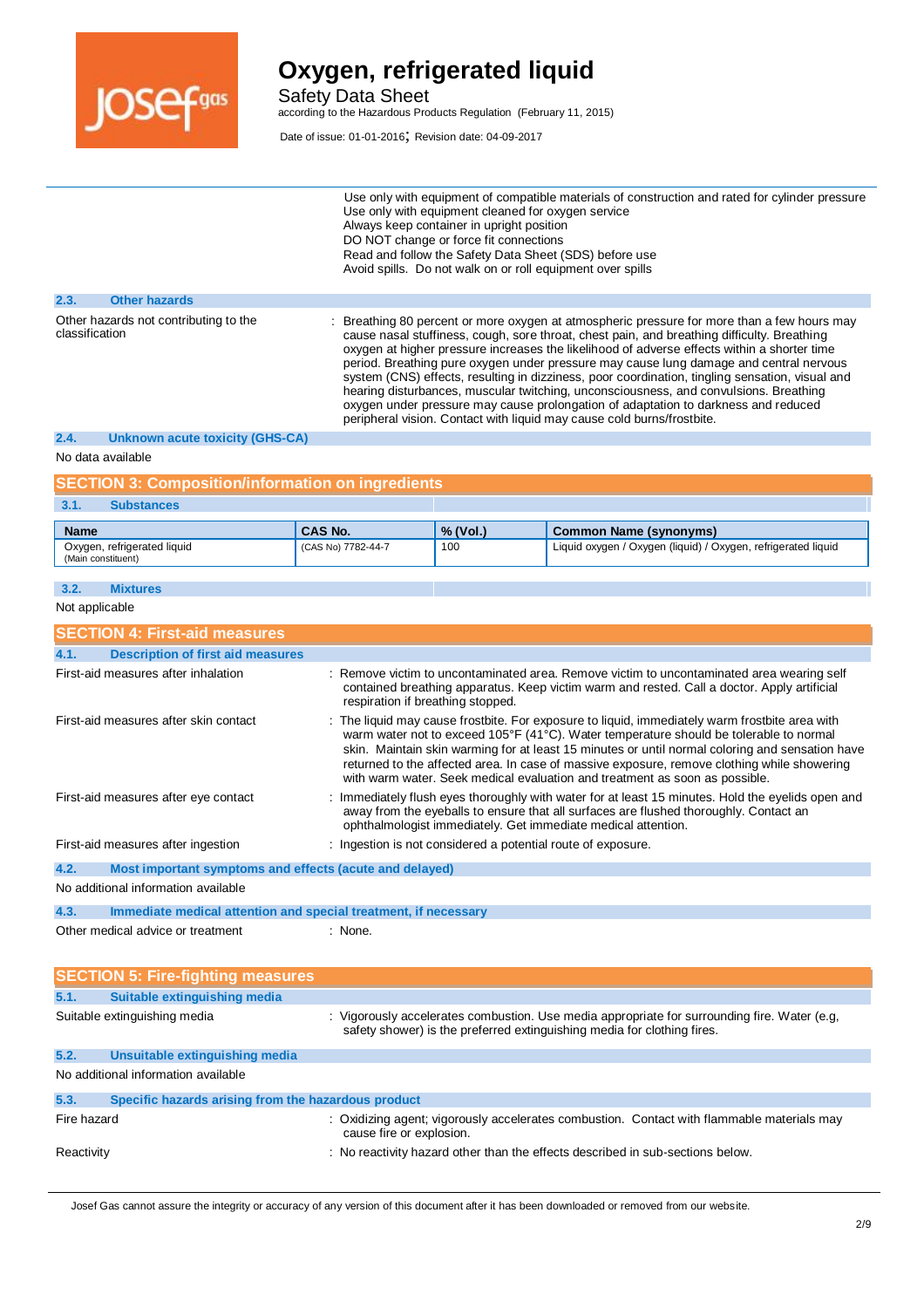

Safety Data Sheet

according to the Hazardous Products Regulation (February 11, 2015)

Date of issue: 01-01-2016; Revision date: 04-09-2017

| Reactivity in case of fire                                                  | : No reactivity hazard other than the effects described in sub-sections below.                                                                                                                                                                                                                                                                                                                                                                                  |
|-----------------------------------------------------------------------------|-----------------------------------------------------------------------------------------------------------------------------------------------------------------------------------------------------------------------------------------------------------------------------------------------------------------------------------------------------------------------------------------------------------------------------------------------------------------|
| 5.4.<br>Special protective equipment and precautions for fire-fighters      |                                                                                                                                                                                                                                                                                                                                                                                                                                                                 |
| Firefighting instructions                                                   | : DANGER! Extremely cold liquid and gas under pressure. Take care not to direct spray onto<br>vents on top of container. Do not discharge sprays directly into liquid; cryogenic liquid can<br>freeze water rapidly                                                                                                                                                                                                                                             |
|                                                                             | Evacuate all personnel from the danger area. Use self-contained breathing apparatus (SCBA)<br>and protective clothing. Immediately cool containers with water from maximum distance. Stop<br>flow of gas if safe to do so, while continuing cooling water spray. Remove ignition sources if<br>safe to do so. Remove containers from area of fire if safe to do so. On-site fire brigades must<br>comply with their provincial and local fire code regulations. |
| Protection during firefighting                                              | Do not enter fire area without proper protective equipment, including respiratory protection.                                                                                                                                                                                                                                                                                                                                                                   |
| Special protective equipment for fire fighters                              | : Standard protective clothing and equipment (Self Contained Breathing Apparatus) for fire<br>fighters.                                                                                                                                                                                                                                                                                                                                                         |
| Specific methods                                                            | Use fire control measures appropriate for the surrounding fire. Exposure to fire and heat<br>radiation may cause gas containers to rupture. Cool endangered containers with water spray jet<br>from a protected position. Prevent water used in emergency cases from entering sewers and<br>drainage systems                                                                                                                                                    |
|                                                                             | Exposure to fire may cause containers to rupture/explode                                                                                                                                                                                                                                                                                                                                                                                                        |
|                                                                             | Stop flow of product if safe to do so                                                                                                                                                                                                                                                                                                                                                                                                                           |
|                                                                             | Use water spray or fog to knock down fire fumes if possible                                                                                                                                                                                                                                                                                                                                                                                                     |
|                                                                             | If leaking do not spray water onto container. Water surrounding area (from protected position)<br>to contain fire.                                                                                                                                                                                                                                                                                                                                              |
| Other information                                                           | Do not walk on or roll equipment over a spill; any impact could cause an explosion. Smoking,<br>flames, and electric sparks are potential explosion hazards in oxygen-enriched atmospheres                                                                                                                                                                                                                                                                      |
|                                                                             | Containers are equipped with a pressure relief device. (Exceptions may exist where authorized<br>by $TC.$ )                                                                                                                                                                                                                                                                                                                                                     |
|                                                                             | Cryogenic liquid causes severe frostbite, a burn-like injury. Heat of fire can build pressure in a<br>closed container and cause it to rupture. Venting vapors may obscure visibility. Air will<br>condense on surfaces such as vaporizers or piping exposed to liquid or cold gas. Nitrogen,<br>which has a lower boiling point than oxygen, evaporates first, leaving an oxygen-enriched<br>condensate.                                                       |
| <b>SECTION 6: Accidental release measures</b>                               |                                                                                                                                                                                                                                                                                                                                                                                                                                                                 |
| 6.1.<br>Personal precautions, protective equipment and emergency procedures |                                                                                                                                                                                                                                                                                                                                                                                                                                                                 |
| General measures                                                            | Prevent from entering sewers, basements and workpits, or any place where its accumulation<br>can be dangerous. Ensure adequate air ventilation. Eliminate ignition sources. Evacuate area.<br>Try to stop release. Monitor concentration of released product. Wear self-contained breathing<br>apparatus when entering area unless atmosphere is proven to be safe. Stop leak if safe to do<br>SO.                                                              |
| 6.2.<br>Methods and materials for containment and cleaning up               |                                                                                                                                                                                                                                                                                                                                                                                                                                                                 |
| Methods for cleaning up                                                     | : No additional information available.                                                                                                                                                                                                                                                                                                                                                                                                                          |

**6.3. Reference to other sections** 

**For further information refer to section 8: Exposure controls/personal protection**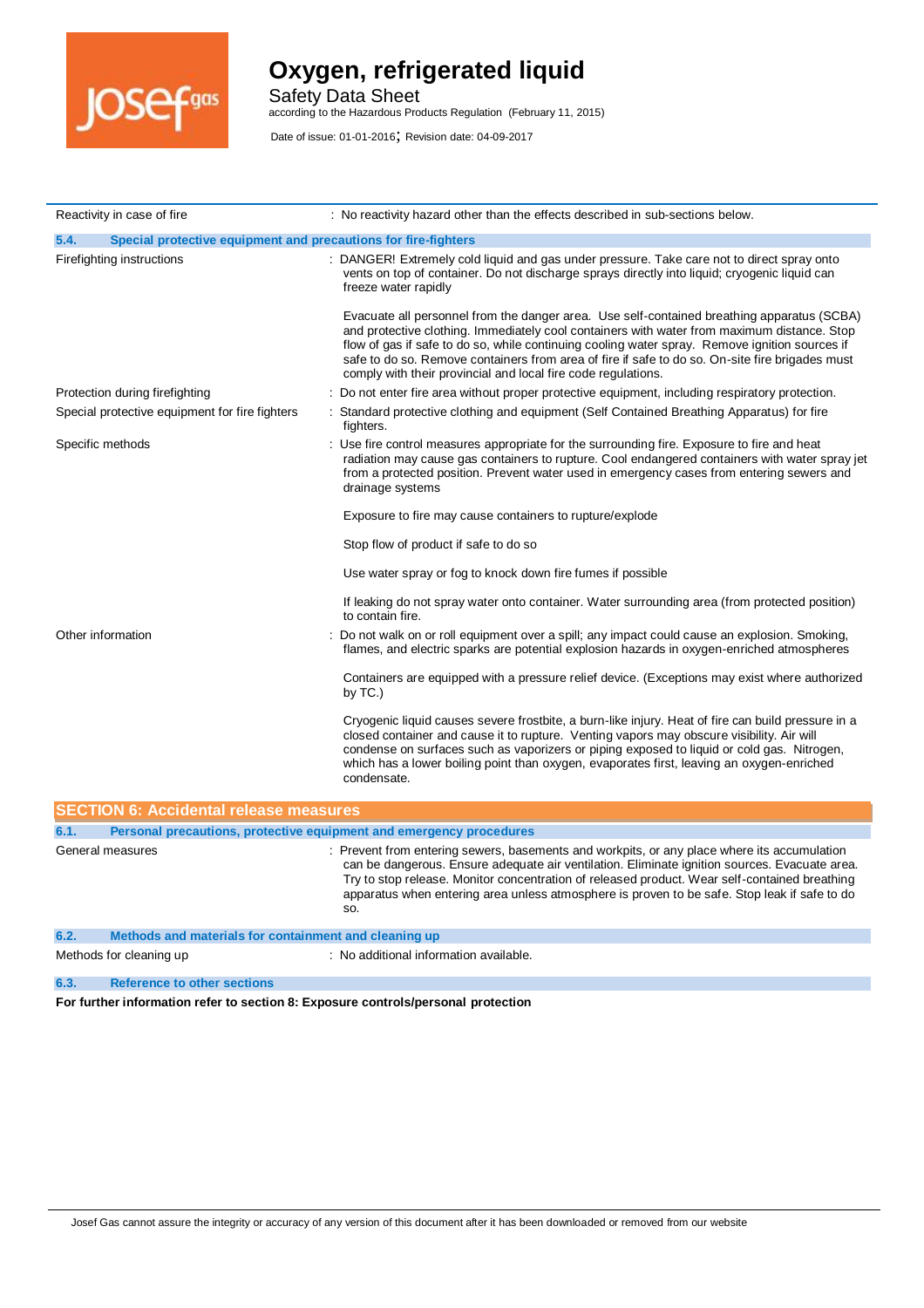

Safety Data Sheet

according to the Hazardous Products Regulation (February 11, 2015)

Date of issue: 01-01-2016; Revision date: 04-09-2017

| <b>SECTION 7: Handling and storage</b>                               |                                                                                                                                                                                                                                                                                                                                                                                                                                                                                                                                                                                                                                                                                                                                                                                                                                                                                                                                                                                                                                                                                                                                       |
|----------------------------------------------------------------------|---------------------------------------------------------------------------------------------------------------------------------------------------------------------------------------------------------------------------------------------------------------------------------------------------------------------------------------------------------------------------------------------------------------------------------------------------------------------------------------------------------------------------------------------------------------------------------------------------------------------------------------------------------------------------------------------------------------------------------------------------------------------------------------------------------------------------------------------------------------------------------------------------------------------------------------------------------------------------------------------------------------------------------------------------------------------------------------------------------------------------------------|
| <b>Precautions for safe handling</b><br>7.1.                         |                                                                                                                                                                                                                                                                                                                                                                                                                                                                                                                                                                                                                                                                                                                                                                                                                                                                                                                                                                                                                                                                                                                                       |
| Precautions for safe handling                                        | : Never use oxygen as a substitute for compressed air. Never use an oxygen jet for any type of<br>cleaning, especially for cleaning clothing. Oxygen-saturated clothing may burst into flame at the<br>slightest spark and be quickly consumed in an engulfing fire. Do not get liquid in eyes, on skin,<br>or on clothing. Persons exposed to high concentrations of liquid oxygen should stay in a well-<br>ventilated or open area for 30 minutes before entering a confined space or going near any<br>source of ignition. Immediately remove clothing exposed to oxygen and air it out to reduce the<br>likelihood of an engulfing fire. Prevent ignition sources, such as static electricity generated in<br>clothing while walking                                                                                                                                                                                                                                                                                                                                                                                             |
|                                                                      | Wear leather safety gloves and safety shoes when handling cylinders. Protect cylinders from<br>physical damage; do not drag, roll, slide or drop. While moving cylinder, always keep in place<br>removable valve cover. Never attempt to lift a cylinder by its cap; the cap is intended solely to<br>protect the valve. When moving cylinders, even for short distances, use a cart (trolley, hand<br>truck, etc.) designed to transport cylinders. Never insert an object (e.g. wrench, screwdriver, pry<br>bar) into cap openings; doing so may damage the valve and cause a leak. Use an adjustable<br>strap wrench to remove over-tight or rusted caps. Slowly open the valve. If the valve is hard to<br>open, discontinue use and contact your supplier. Close the container valve after each use;<br>keep closed even when empty. Never apply flame or localized heat directly to any part of the<br>container. High temperatures may damage the container and could cause the pressure relief<br>device to fail prematurely, venting the container contents. For other precautions in using this<br>product, see section 16. |
| 7.2.<br>Conditions for safe storage, including any incompatibilities |                                                                                                                                                                                                                                                                                                                                                                                                                                                                                                                                                                                                                                                                                                                                                                                                                                                                                                                                                                                                                                                                                                                                       |
| Storage conditions                                                   | Store only where temperature will not exceed 125°F (52°C). Post "No Smoking" or "Open<br>Flames" signs in storage and use areas. There must be no sources of ignition. Separate<br>packages and protect against potential fire and/or explosion damage following appropriate<br>codes and requirements (e.g. NFPA 30, NFPA 55, NFPA 70, and/or NFPA 221 in the U.S.) or<br>according to requirements determined by the Authority Having Jurisdiction (AHJ). Always<br>secure containers upright to keep them from falling or being knocked over. Install valve<br>protection cap, if provided, firmly in place by hand when the container is not in use. Store full<br>and empty containers separately. Use a first-in, first-out inventory system to prevent storing full<br>containers for long periods. For other precautions in using this product, see section 16                                                                                                                                                                                                                                                                |
|                                                                      | When working with cryogenic/cold liquid or gas under pressure, avoid using materials that are<br>incompatible with cryogenic use. Some metals, such as carbon steel, may fracture easily at low<br>temperature. Use only transfer lines designed for cryogenic liquids. Prevent liquid or cold gas<br>from being trapped in piping between valves. Equip the piping with pressure relief devices.<br>Josef Gas recommends piping all vents to the exterior of the building                                                                                                                                                                                                                                                                                                                                                                                                                                                                                                                                                                                                                                                            |
|                                                                      | <b>OTHER PRECAUTIONS FOR HANDLING, STORAGE, AND USE:</b> When handling product<br>under pressure, use piping and equipment adequately designed to withstand the pressures to<br>be encountered. Never work on a pressurized system. Use a back flow preventive device in the<br>piping. Gases can cause rapid suffocation because of oxygen deficiency; store and use with<br>adequate ventilation. If a leak occurs, close the container valve and blow down the system in a<br>safe and environmentally correct manner in compliance with all international, federal/national,<br>state/provincial, and local laws; then repair the leak. Never place a container where it may<br>become part of an electrical circuit.                                                                                                                                                                                                                                                                                                                                                                                                             |

### **SECTION 8: Exposure controls/personal protection**

| 8.1. | <b>Control parameters</b>           |                                                                                                                                                                                                                                                                                                                                                                                                                                                                     |
|------|-------------------------------------|---------------------------------------------------------------------------------------------------------------------------------------------------------------------------------------------------------------------------------------------------------------------------------------------------------------------------------------------------------------------------------------------------------------------------------------------------------------------|
|      | No additional information available |                                                                                                                                                                                                                                                                                                                                                                                                                                                                     |
| 8.2. | Appropriate engineering controls    |                                                                                                                                                                                                                                                                                                                                                                                                                                                                     |
|      | Appropriate engineering controls    | : Avoid oxygen rich (>23,5%) atmospheres. Systems under pressure should be regularly<br>checked for leakages. Ensure exposure is below occupational exposure limits (where<br>available). Gas detectors should be used when oxidizing gases may be released. Oxygen<br>detectors should be used when asphyxiating gases may be released. Provide adequate<br>general and local exhaust ventilation. Consider work permit system e.g. for maintenance<br>activities. |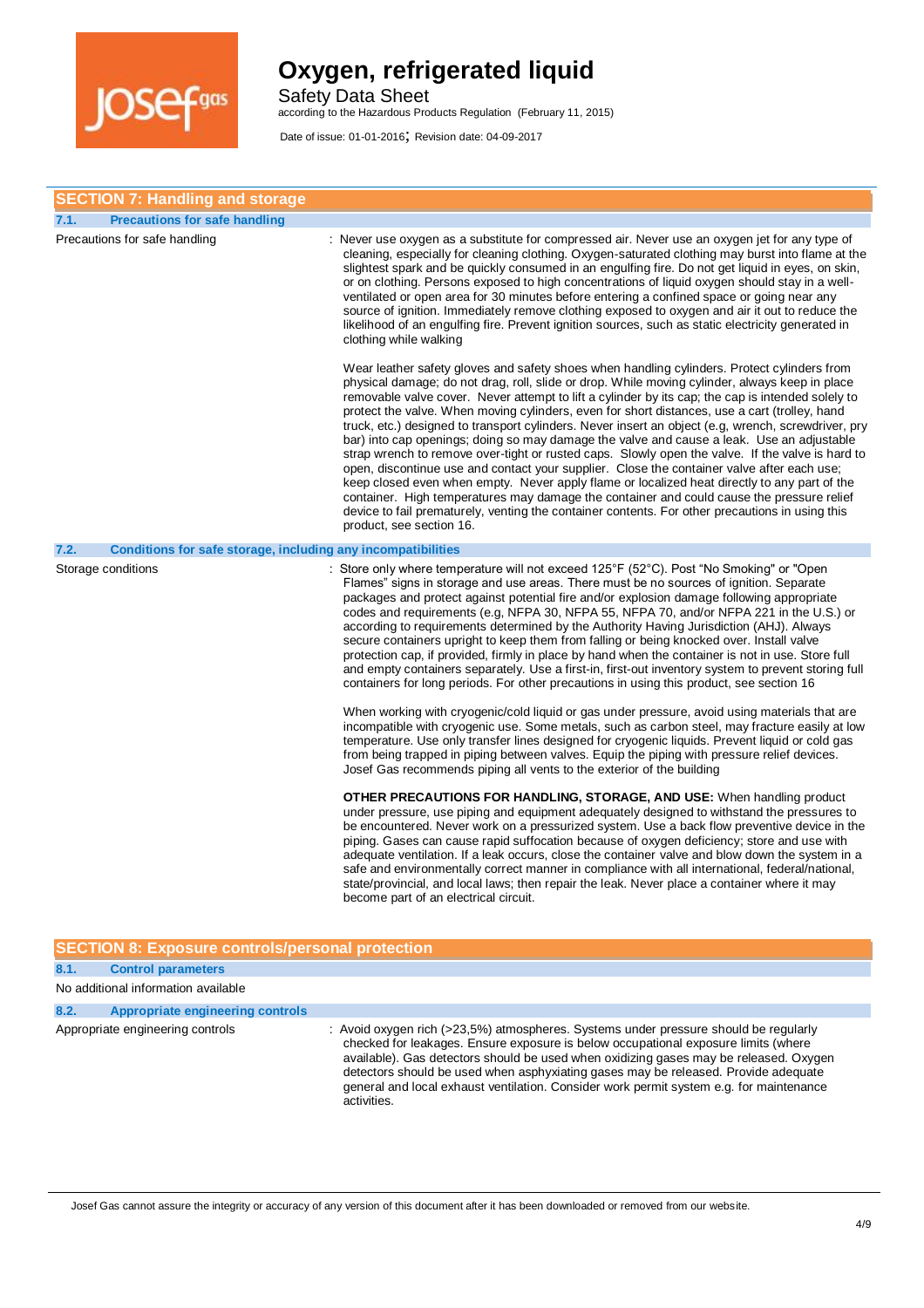

Safety Data Sheet

according to the Hazardous Products Regulation (February 11, 2015)

Date of issue: 01-01-2016; Revision date: 04-09-2017

| 8.3.<br>Individual protection measures/Personal protective equipment |                                                                                                                                                                                                                                                                                                                                                                                                                                                                                                                                                                    |
|----------------------------------------------------------------------|--------------------------------------------------------------------------------------------------------------------------------------------------------------------------------------------------------------------------------------------------------------------------------------------------------------------------------------------------------------------------------------------------------------------------------------------------------------------------------------------------------------------------------------------------------------------|
| Personal protective equipment                                        | : Safety glasses. Face shield. Gloves.                                                                                                                                                                                                                                                                                                                                                                                                                                                                                                                             |
|                                                                      |                                                                                                                                                                                                                                                                                                                                                                                                                                                                                                                                                                    |
| Hand protection                                                      | : Wear work gloves when handling containers. Wear heavy rubber gloves where contact with<br>product may occur.                                                                                                                                                                                                                                                                                                                                                                                                                                                     |
| Eye protection                                                       | : Select in accordance with the current CSA standard Z94.3, "Industrial Eye and Face<br>Protection", and any provincial regulations, local bylaws or guidelines.                                                                                                                                                                                                                                                                                                                                                                                                   |
| Respiratory protection                                               | : Respiratory protection: Use respirable fume respirator or air supplied respirator when working<br>in confined space or where local exhaust or ventilation does not keep exposure below TLV.<br>Select in accordance with provincial regulations, local bylaws or guidelines. Selection should be<br>based on the current CSA standard Z94.4, "Selection, Care, and Use of Respirators."<br>Respirators should also be approved by NIOSH and MSHA. For emergencies or instances with<br>unknown exposure levels, use a self-contained breathing apparatus (SCBA). |
| Thermal hazard protection                                            | : Wear cold insulating gloves. Wear cold insulating gloves when transfilling or breaking transfer<br>connections.                                                                                                                                                                                                                                                                                                                                                                                                                                                  |
| Environmental exposure controls                                      | : None necessary.                                                                                                                                                                                                                                                                                                                                                                                                                                                                                                                                                  |
| Other information                                                    | : Other protection : Safety shoes for general handling at customer sites. Metatarsal shoes and<br>cuffless trousers for cylinder handling at packaging and filling plants. Select in accordance with<br>the current CSA standard Z195, "Protective Foot Wear", and any provincial regulations, local<br>bylaws or guidelines. For working with flammable and oxidizing materials, consider the use of                                                                                                                                                              |

flame resistant anti-static safety clothing.

| <b>SECTION 9: Physical and chemical properties</b>            |                                         |
|---------------------------------------------------------------|-----------------------------------------|
| Information on basic physical and chemical properties<br>9.1. |                                         |
| Physical state                                                | : Gas                                   |
| Appearance                                                    | Colorless gas.                          |
| Molecular mass                                                | 32 g/mol                                |
| Colour                                                        | Bluish liquid.                          |
| Odour                                                         | Odourless.                              |
| Odour threshold                                               | No data available                       |
| pH                                                            | Not applicable.                         |
| pH solution                                                   | No data available                       |
| Relative evaporation rate (butylacetate=1)                    | No data available                       |
| Relative evaporation rate (ether=1)                           | Not applicable.                         |
| Melting point                                                 | -219 °C                                 |
| Freezing point                                                | $-218.4 °C$                             |
| Boiling point                                                 | : 183 °C                                |
| Flash point                                                   | No data available                       |
| Critical temperature                                          | $-118.6 °C$                             |
| Auto-ignition temperature                                     | Not applicable.                         |
| Decomposition temperature                                     | No data available                       |
| Vapour pressure                                               | Not applicable.                         |
| Vapour pressure at 50 °C                                      | No data available                       |
| Critical pressure                                             | 5043 kPa                                |
| Relative vapour density at 20 °C                              | No data available                       |
| Relative density                                              | : 1.1                                   |
| Relative density of saturated gas/air mixture                 | No data available<br>÷                  |
| Density                                                       | : 1.4289 kg/m <sup>3</sup> (at 21.1 °C) |
| Relative gas density                                          | : 1.1                                   |
| Solubility                                                    | Water: 39 mg/l                          |
| Log Pow                                                       | Not applicable.                         |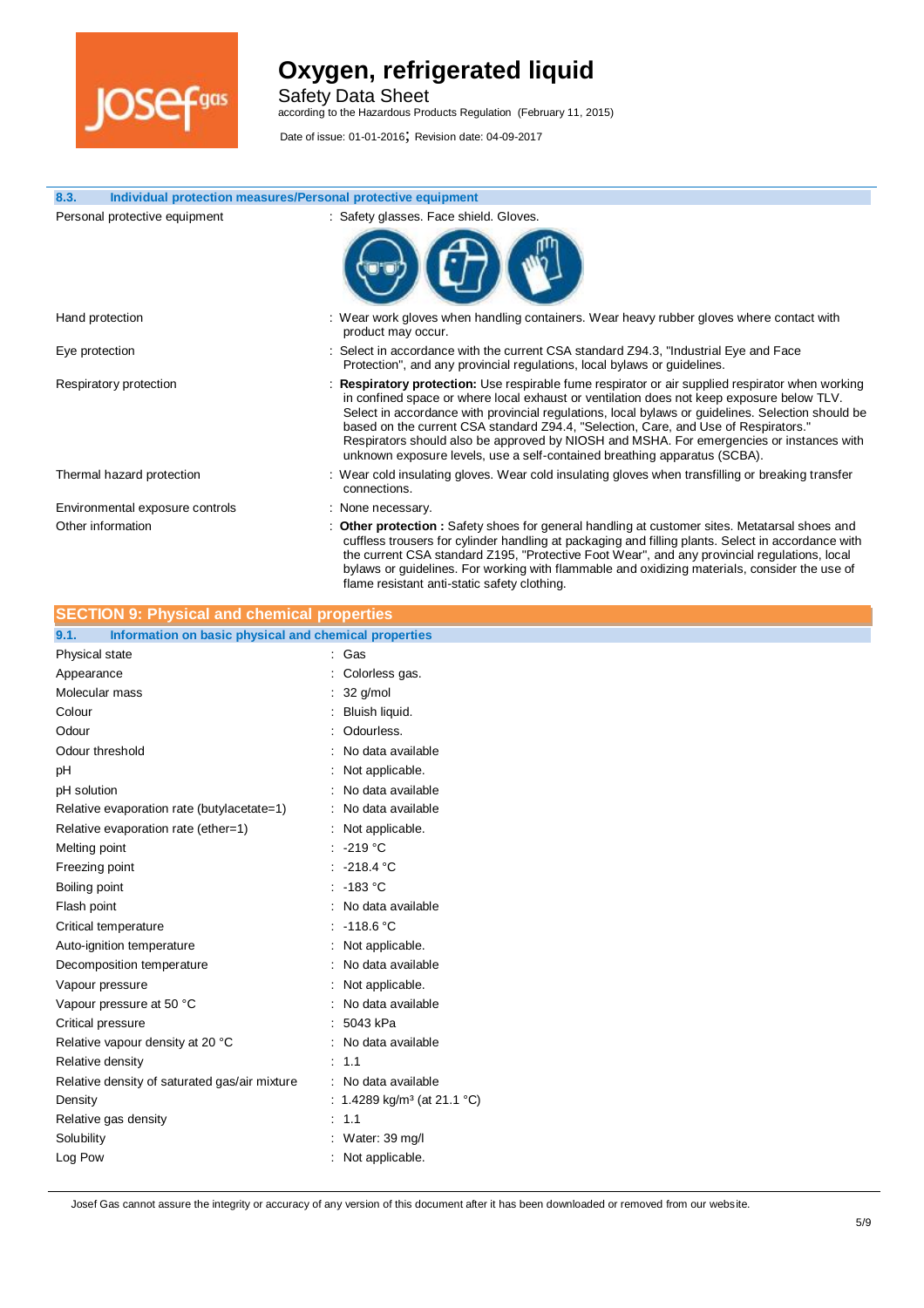

Safety Data Sheet

according to the Hazardous Products Regulation (February 11, 2015)

| Log Kow                                                                   | : Not applicable.                                                                                                                                                                                |
|---------------------------------------------------------------------------|--------------------------------------------------------------------------------------------------------------------------------------------------------------------------------------------------|
| Viscosity, kinematic                                                      | : Not applicable.                                                                                                                                                                                |
| Viscosity, dynamic                                                        | : Not applicable.                                                                                                                                                                                |
| Viscosity, kinematic (calculated value) (40 °C)                           | : No data available                                                                                                                                                                              |
| <b>Explosive properties</b>                                               | : Not applicable.                                                                                                                                                                                |
| Oxidizing properties                                                      | : Oxidizer.                                                                                                                                                                                      |
| Flammability (solid, gas)                                                 |                                                                                                                                                                                                  |
|                                                                           | Non flammable                                                                                                                                                                                    |
| <b>Other information</b><br>9.2.                                          |                                                                                                                                                                                                  |
| Gas group                                                                 | : Refrigerated liquefied gas                                                                                                                                                                     |
| Additional information                                                    | : Gas/vapour heavier than air. May accumulate in confined spaces, particularly at or below                                                                                                       |
|                                                                           | ground level                                                                                                                                                                                     |
| <b>SECTION 10: Stability and reactivity</b>                               |                                                                                                                                                                                                  |
| 10.1.<br><b>Reactivity</b>                                                |                                                                                                                                                                                                  |
| Reactivity                                                                | : No reactivity hazard other than the effects described in sub-sections below.                                                                                                                   |
| Chemical stability                                                        | Stable under normal conditions.                                                                                                                                                                  |
| Possibility of hazardous reactions                                        | : Risk of explosion if spilt on organic structural materials (e.g. wood or asphalt). Violently oxidizes                                                                                          |
|                                                                           | organic material.                                                                                                                                                                                |
| Conditions to avoid                                                       | : None under recommended storage and handling conditions (see section 7).                                                                                                                        |
| Incompatible materials                                                    | Consult supplier for specific recommendations. Consider the potential toxicity hazard due to the                                                                                                 |
|                                                                           | presence of chlorinated or fluorinated polymers in high pressure (> 30 bar) oxygen lines in case<br>of combustion. Keep equipment free from oil and grease. May react violently with combustible |
|                                                                           | materials. May react violently with reducing agents.                                                                                                                                             |
| Hazardous decomposition products                                          | : None.                                                                                                                                                                                          |
|                                                                           |                                                                                                                                                                                                  |
|                                                                           |                                                                                                                                                                                                  |
| <b>SECTION 11: Toxicological information</b>                              |                                                                                                                                                                                                  |
| 11.1.<br>Information on toxicological effects                             |                                                                                                                                                                                                  |
|                                                                           |                                                                                                                                                                                                  |
| Acute toxicity (oral)                                                     | : Not classified                                                                                                                                                                                 |
| Acute toxicity (dermal)                                                   | Not classified<br>: Not classified                                                                                                                                                               |
| Acute toxicity (inhalation)                                               |                                                                                                                                                                                                  |
|                                                                           |                                                                                                                                                                                                  |
| Skin corrosion/irritation                                                 | Not classified                                                                                                                                                                                   |
|                                                                           | pH: Not applicable.                                                                                                                                                                              |
| Serious eye damage/irritation                                             | : Not classified                                                                                                                                                                                 |
|                                                                           | pH: Not applicable.                                                                                                                                                                              |
| Respiratory or skin sensitization                                         | Not classified                                                                                                                                                                                   |
| Germ cell mutagenicity                                                    | Not classified                                                                                                                                                                                   |
| Carcinogenicity                                                           | : Not classified                                                                                                                                                                                 |
|                                                                           |                                                                                                                                                                                                  |
| Reproductive toxicity<br>Specific target organ toxicity (single exposure) | : Not classified<br>Not classified                                                                                                                                                               |
|                                                                           |                                                                                                                                                                                                  |
| Specific target organ toxicity (repeated<br>exposure)                     | : Not classified                                                                                                                                                                                 |
|                                                                           |                                                                                                                                                                                                  |
| Aspiration hazard                                                         | : Not classified                                                                                                                                                                                 |
|                                                                           |                                                                                                                                                                                                  |

|                   | <b>SECTION 12: Ecological information</b> |                                                |
|-------------------|-------------------------------------------|------------------------------------------------|
| 12.1.             | <b>Toxicity</b>                           |                                                |
| Ecology - general |                                           | : No ecological damage caused by this product. |
|                   |                                           |                                                |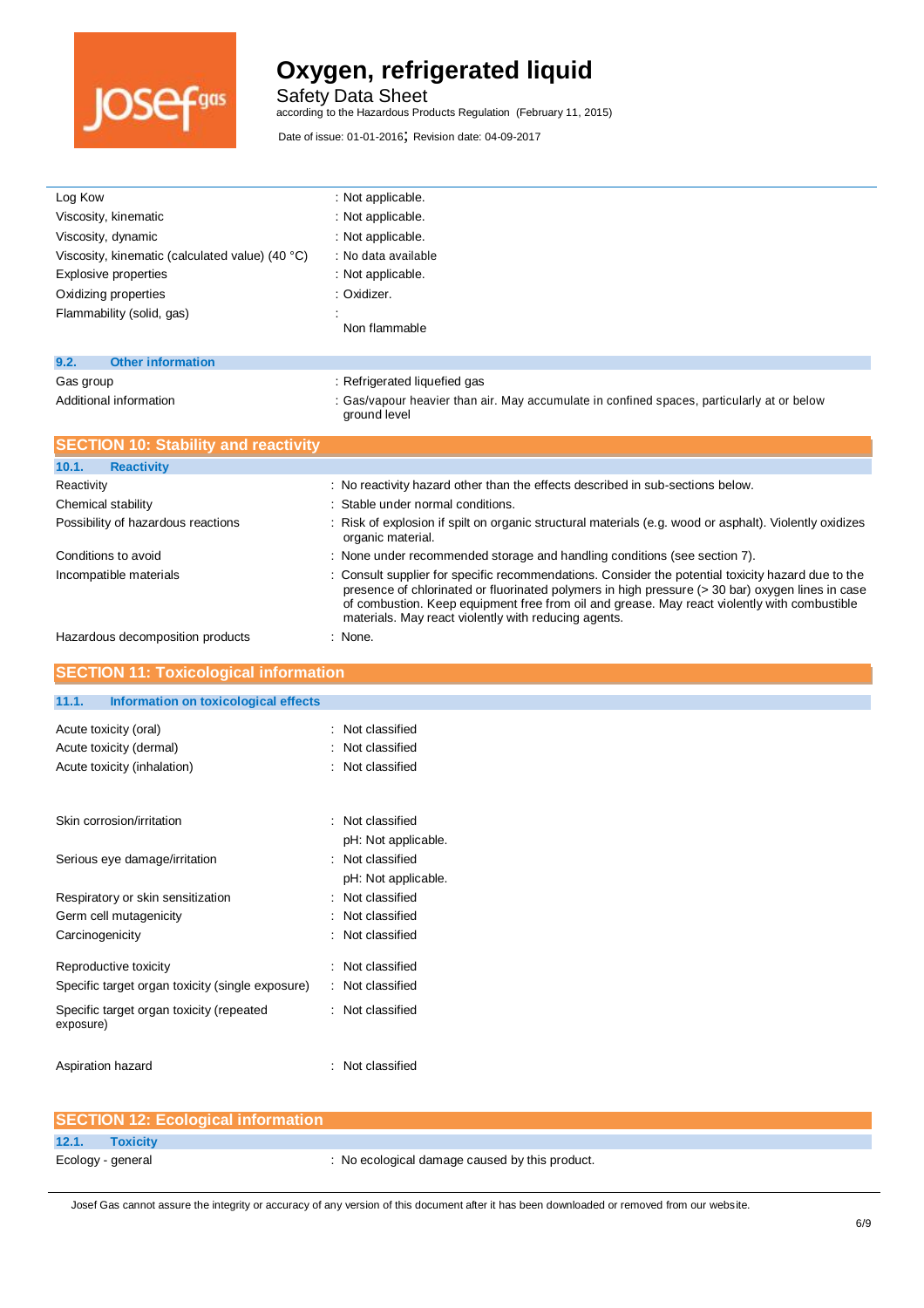

Safety Data Sheet according to the Hazardous Products Regulation (February 11, 2015)

Date of issue: 01-01-2016; Revision date: 04-09-2017

| 12.2.<br><b>Persistence and degradability</b>                                  |                                                                                                                                                       |  |
|--------------------------------------------------------------------------------|-------------------------------------------------------------------------------------------------------------------------------------------------------|--|
| Oxygen, refrigerated liquid (7782-44-7)                                        |                                                                                                                                                       |  |
| Persistence and degradability                                                  | No ecological damage caused by this product.                                                                                                          |  |
| 12.3.<br><b>Bioaccumulative potential</b>                                      |                                                                                                                                                       |  |
| Oxygen, refrigerated liquid (7782-44-7)                                        |                                                                                                                                                       |  |
| Log Pow                                                                        | Not applicable.                                                                                                                                       |  |
| Log Kow                                                                        | Not applicable.                                                                                                                                       |  |
| Bioaccumulative potential                                                      | No ecological damage caused by this product.                                                                                                          |  |
| 12.4.<br><b>Mobility in soil</b>                                               |                                                                                                                                                       |  |
| Oxygen, refrigerated liquid (7782-44-7)                                        |                                                                                                                                                       |  |
| Mobility in soil<br>Log Pow                                                    | No data available.<br>Not applicable.                                                                                                                 |  |
| Log Kow                                                                        | Not applicable.                                                                                                                                       |  |
| Ecology - soil                                                                 | No ecological damage caused by this product.                                                                                                          |  |
|                                                                                |                                                                                                                                                       |  |
| <b>Other adverse effects</b><br>12.5.                                          |                                                                                                                                                       |  |
| Other adverse effects                                                          | : Can cause frost damage to vegetation.                                                                                                               |  |
| Effect on the ozone layer                                                      | : None                                                                                                                                                |  |
| Effect on global warming                                                       | : No known effects from this product                                                                                                                  |  |
| <b>SECTION 13: Disposal considerations</b>                                     |                                                                                                                                                       |  |
| 13.1.<br><b>Disposal methods</b>                                               |                                                                                                                                                       |  |
| Waste treatment methods                                                        | : Do not discharge into any place where its accumulation could be dangerous.                                                                          |  |
| Waste disposal recommendations                                                 | Dispose of contents/container in accordance with local/regional/national/international<br>regulations. Contact supplier for any special requirements. |  |
|                                                                                |                                                                                                                                                       |  |
| <b>SECTION 14: Transport information</b>                                       |                                                                                                                                                       |  |
| <b>Basic shipping description</b><br>14.1.                                     |                                                                                                                                                       |  |
| In accordance with TDG                                                         |                                                                                                                                                       |  |
| <b>TDG</b>                                                                     |                                                                                                                                                       |  |
| UN-No. (TDG)                                                                   | : UN1073                                                                                                                                              |  |
| <b>TDG Primary Hazard Classes</b>                                              | : 2.2 - Class 2.2 - Non-Flammable, Non-Toxic Gas.                                                                                                     |  |
| <b>TDG Subsidiary Classes</b>                                                  | : 5.1                                                                                                                                                 |  |
| Proper shipping name                                                           | : OXYGEN, REFRIGERATED LIQUID                                                                                                                         |  |
|                                                                                |                                                                                                                                                       |  |
| <b>ERAP Index</b>                                                              | : 3000                                                                                                                                                |  |
| Explosive Limit and Limited Quantity Index                                     | $\therefore$ 0                                                                                                                                        |  |
| Passenger Carrying Ship Index                                                  | : 450 kg                                                                                                                                              |  |
| Passenger Carrying Road Vehicle or<br>Passenger Carrying Railway Vehicle Index | : Forbidden                                                                                                                                           |  |
| 14.3.<br>Air and sea transport                                                 |                                                                                                                                                       |  |
|                                                                                |                                                                                                                                                       |  |
| <b>IMDG</b>                                                                    |                                                                                                                                                       |  |
| UN-No. (IMDG)                                                                  | : 1073                                                                                                                                                |  |
| Proper Shipping Name (IMDG)<br>Class (IMDG)                                    | : OXYGEN, REFRIGERATED LIQUID<br>: 2 - Gases                                                                                                          |  |
| MFAG-No                                                                        | : 122                                                                                                                                                 |  |
| <b>IATA</b>                                                                    |                                                                                                                                                       |  |
| UN-No. (IATA)                                                                  | : 1073                                                                                                                                                |  |
| Proper Shipping Name (IATA)                                                    | : OXYGEN, REFRIGERATED LIQUID                                                                                                                         |  |
| Class (IATA)                                                                   | $\therefore$ 2                                                                                                                                        |  |
|                                                                                |                                                                                                                                                       |  |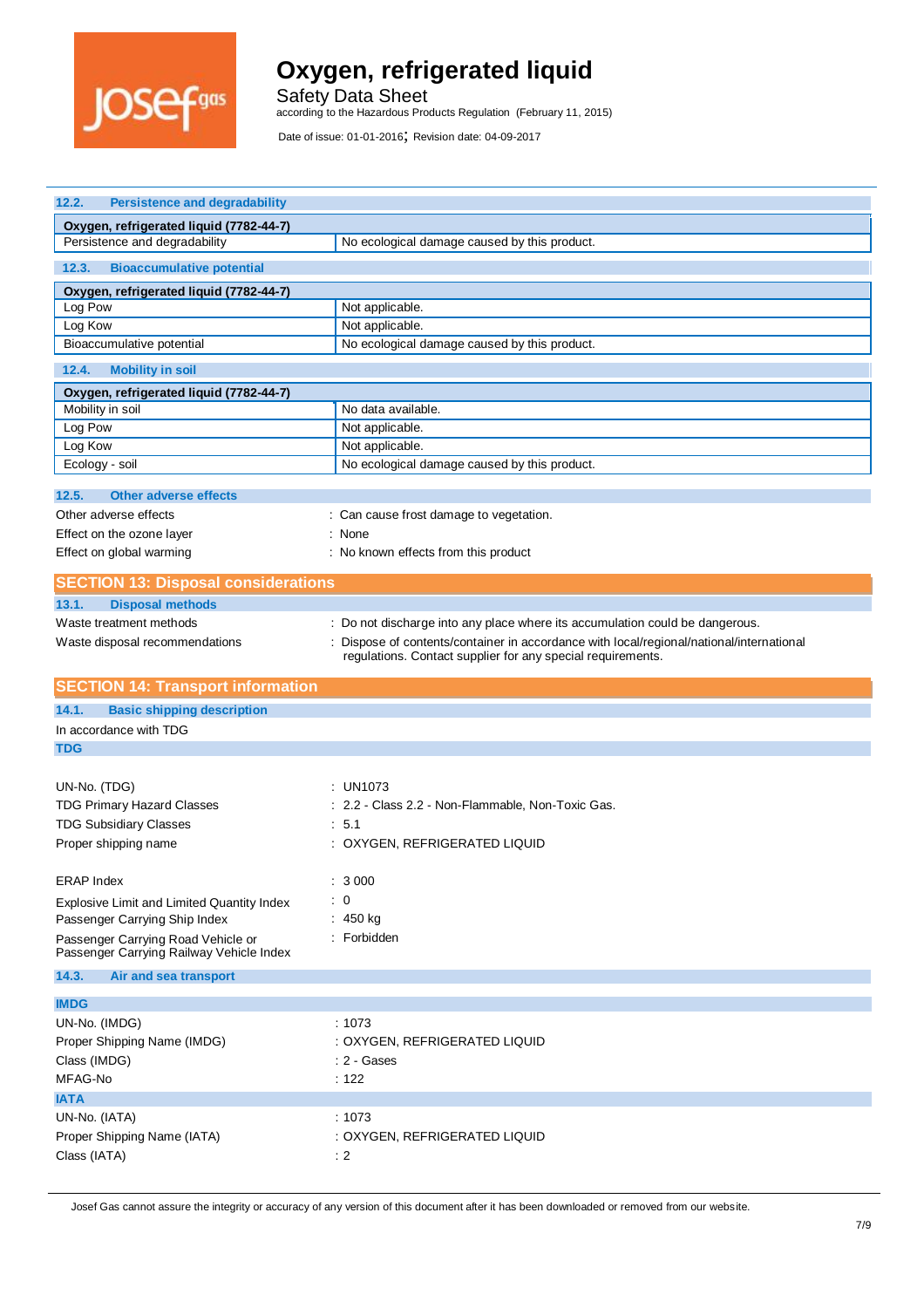

Safety Data Sheet according to the Hazardous Products Regulation (February 11, 2015)

Date of issue: 01-01-2016; Revision date: 04-09-2017

| <b>SECTION 15: Regulatory information</b>             |                                                                                                                                                                                                             |  |
|-------------------------------------------------------|-------------------------------------------------------------------------------------------------------------------------------------------------------------------------------------------------------------|--|
| <b>15.1. National regulations</b>                     |                                                                                                                                                                                                             |  |
| Oxygen, refrigerated liquid (7782-44-7)               |                                                                                                                                                                                                             |  |
| Listed on the Canadian DSL (Domestic Substances List) |                                                                                                                                                                                                             |  |
|                                                       |                                                                                                                                                                                                             |  |
| <b>SECTION 16: Other information</b>                  |                                                                                                                                                                                                             |  |
| Date of issue                                         | 01/01/2016                                                                                                                                                                                                  |  |
| Revision date                                         | 04/08/2017                                                                                                                                                                                                  |  |
|                                                       |                                                                                                                                                                                                             |  |
| Indication of changes:                                |                                                                                                                                                                                                             |  |
| Training advice                                       | Ensure operators understand the hazard of oxygen enrichment.                                                                                                                                                |  |
| Other information                                     | Josef Gas asks users of this product to study this SDS and become aware of the product<br>hazards                                                                                                           |  |
|                                                       | and safety information. To promote safe use of this product, a user should (1) notify employees,<br>agents, and contractors of the information in this SDS and of any other known product hazards           |  |
|                                                       | and safety information, (2) furnish this information to each purchaser of the product, and (3) ask<br>each purchaser to notify its employees and customers of the product hazards and safety<br>information |  |
|                                                       |                                                                                                                                                                                                             |  |
| NFPA health hazard                                    | : 3 - Short exposure could cause serious temporary or                                                                                                                                                       |  |
|                                                       | residual injury even though prompt medical attention was<br>given.                                                                                                                                          |  |
| NFPA fire hazard                                      | : 0 - Materials that will not burn.<br>$\mathbf{0}$                                                                                                                                                         |  |
| NFPA reactivity                                       | : 0 - Normally stable, even under fire exposure conditions,<br>and are not reactive with water.<br>OX                                                                                                       |  |
| NFPA specific hazard                                  | : OX - This denotes an oxidizer, a chemical which can<br>greatly increase the rate of combustion/fire.                                                                                                      |  |
|                                                       |                                                                                                                                                                                                             |  |